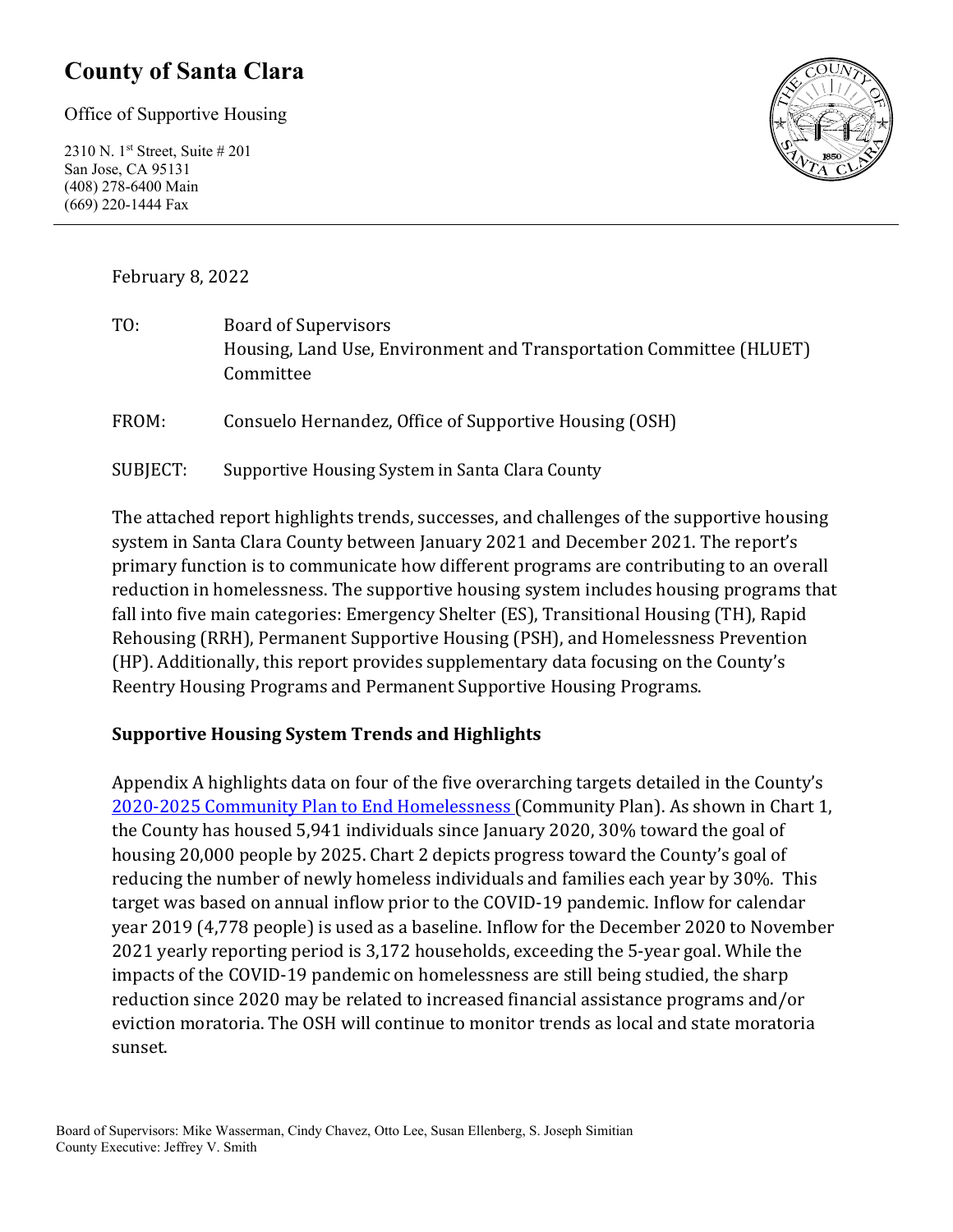Appendix B provides program capacity and utilization for the five program categories outlined above plus the Safe Parking (SP) initiative and the Cold Weather Shelters (CWS). As depicted in the Program Utilization chart at the bottom right, HP (95%) and ES (95%) have the highest utilization for the reporting period. ES utilization is at the highest point in several years. A 95% utilization rate for ES signifies shelters are at capacity, demonstrates the success of the Here4You shelter hotline in ensuring shelter beds are utilized, as well as highlights the need for additional temporary housing, as outlined in the Community Plan.

Appendix C illustrates key system performance measures, benchmarks for which are determined in coordination with community partners on an annual basis. A couple of highlights for the reporting period are provided below.

- Chart 2 provides data on exits to permanent housing destinations by housing type and period. Seventy-nine percent (79%) of households exiting RRH programs exited to for the current reporting period, exceeding the 75% benchmark. Thirty-four percent (34%) of households exiting ES programs moved on to permanent housing, exceeding the County's 30% performance goal.
- Chart 4 provides data on returns to homelessness after exiting a program to a permanent housing destination. Data for 2021 shows decreases in returns at 6 month, 1-year, and 2-year timeframes when compared to previous years.

Appendix D presents data on housing placements and inflow by project type and month. The upper chart indicates the number of households that moved to permanent housing (housing placements), compared to the number of households completing their first assessment (inflow). The inflow is stratified by level of housing intervention – minimal, RRH, or PSH. The lower chart breaks down the housing placements by the type of project from which the household was receiving assistance. The decreasing gap between the number of housing placements and inflow each month is a positive sign in the effort to decrease the total number of individuals experiencing homelessness on a given night.

#### **Reentry Housing Programs**

Appendices E through G include data related to the County's programs for the reentry population. These include clients participating in one of one two RRH programs, and/or an emergency financial assistance program designed for those connected to the criminal justice system. Both the Reentry Minimal to RRH and the Reentry RRH Exceptions programs provide case management, housing placement, and a time-limited rental subsidy, but the Minimal to RRH program is a smaller program that provides less intensive case management and is designed to assist lower-acuity clients. The Emergency Assistance Program (EAP) provides one-time rental or other financial assistance.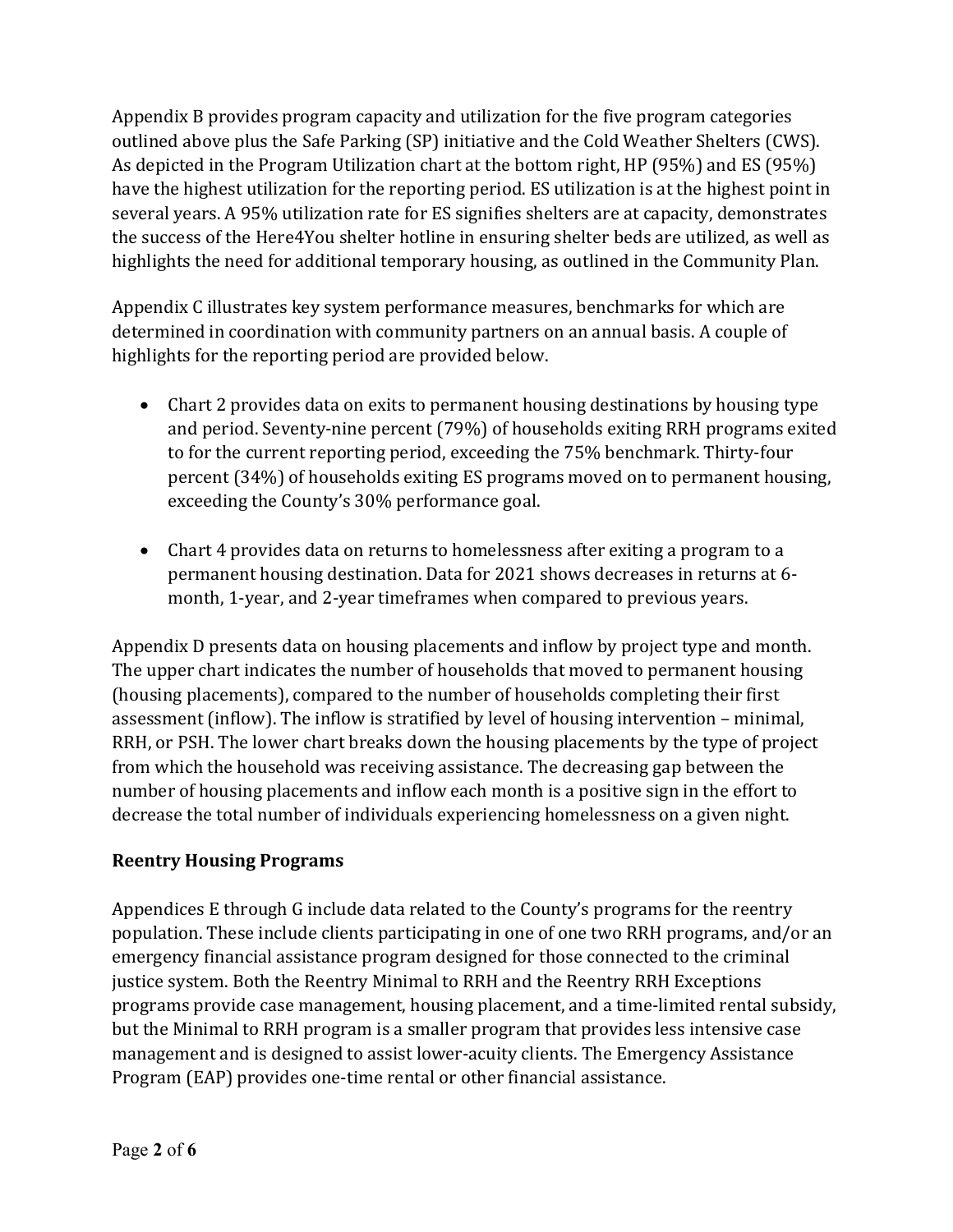Some highlights from these programs include those listed below.

- The Reentry Resource Center (RRC) provides services to County residents with recent involvement in the criminal justice system, supporting reentry efforts including helping clients navigate the County's supportive housing system. Chart 1 in Appendix E shows that for clients accessing services at the Reentry Resource Center (RRC) in 2021, 40% were literally homeless, staying in a shelter, motel, or in a place not meant for human habitation. This is a 4% decrease from the previous reporting period. Approximately \$97,000 in direct assistance was provided in 2021, most commonly in the form of rental or security deposit assistance.
- Appendix F, chart 3 shows the intervention breakdown for clients assessed at the RRC. Of the 205 individuals who completed the Vulnerability Index – Service Prioritization Decision Assistance Tool (VI-SPDAT) assessment at the RRC in fiscal year 2021, 55% were assessed in the PSH range, 39% in the RRH range, and 6% in the minimal intervention range. When compared to the systemwide needs, individuals assessed at the RRC tend to have slightly higher acuity than the County's systemwide homeless population, for which approximately 49% score in the PSH range and 41% in the RRH range.
- Historically, reentry programs have had a lower rate of successful exits to permanent housing compared to RRH programs overall. Homeless individuals with recent jail or prison experience, including those on probation or parole, face myriad barriers to obtaining and maintaining housing. Successful exits have increased significantly over the last year. For the RRH Exceptions program, exits to permanent housing increased from 59% in 2020 to 80% in 2021. For the Minimal to RRH program, permanent housing exits increased from 47% in 2020 to 65% in 2021.

#### **Permanent Supportive Housing**

Appendices H through M provide data and outcomes related to the County's PSH programs. PSH provides longer-term rental assistance, case management and supportive services to the most vulnerable chronically homeless individuals and families in the community. It is guided by the principles of Housing First and harm reduction. Housing First focuses on providing housing to homeless people as quickly as possible, and then providing supportive services tailored to the needs of each client. The harm reduction model is used in the context of homeless people who engage in substance abuse. It focuses on serving the client while also reducing the negative consequences of the client's substance use.

Appendices H and G provide capacity, enrollment, and demographic data for all PSH programs. Highlights include the following: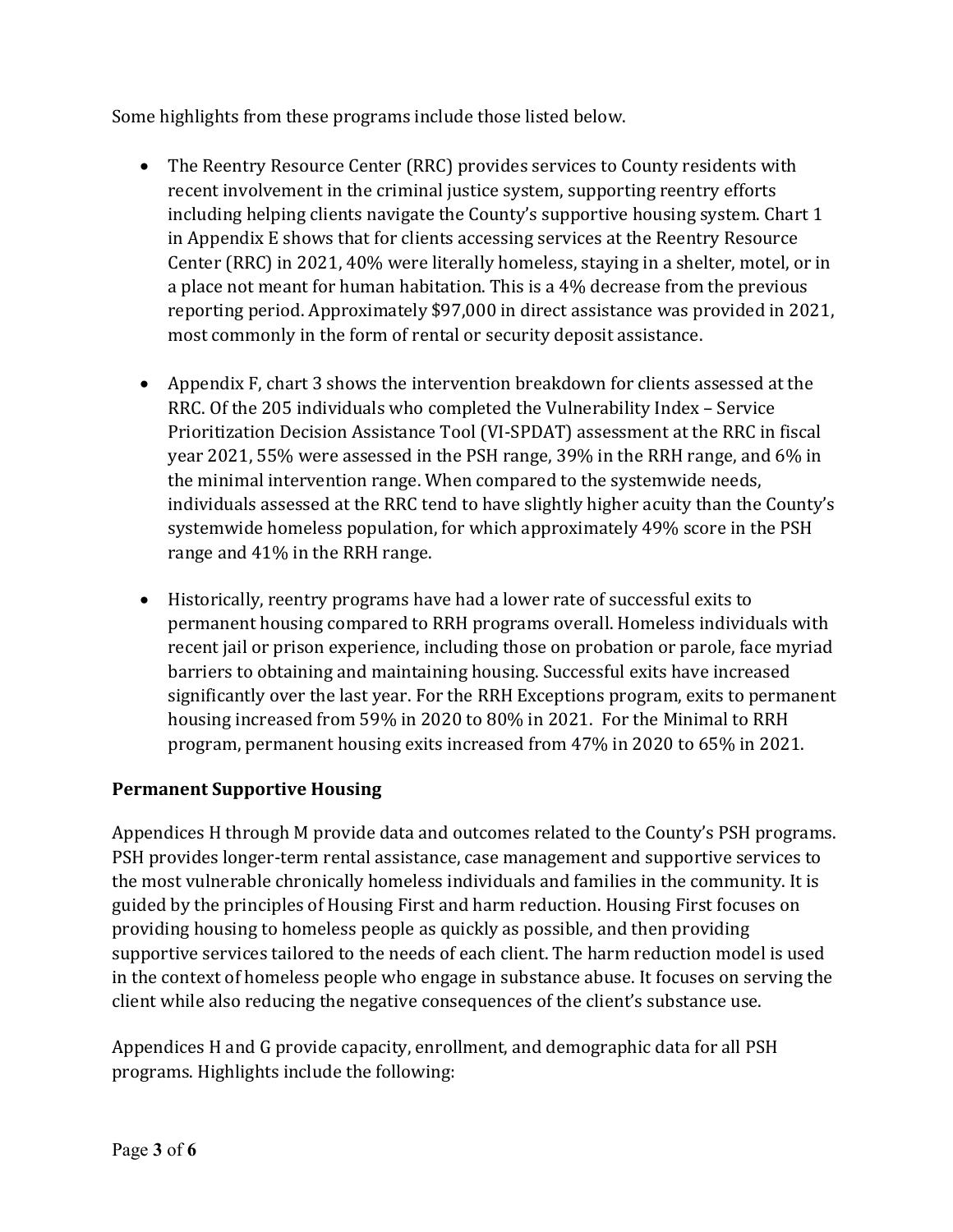- Chart 2 in Appendix H shows that of the 2,198 enrollments in PSH programs that are tracked in HMIS, 95% of the people enrolled are currently housed.[1](#page-3-0) The remaining clients are in the housing search process or waiting for their unit to be ready.
- Most PSH program participants (75%) report at least one type of mental health disability (Appendix H, Chart 3), and approximately half (51%) indicate substance abuse. Most participants (71%) report two or more (co-occurring) disabilities. These data reflect the population for whom PSH services are intended – individuals who will require long-term assistance due to a chronic disabling condition.

Over half of the County's PSH program capacity consists of Care Coordination Project (CCP) programs (see Appendix H, Chart 1). The CCP is a multi-agency initiative developed to ensure the effectiveness of case management for the most vulnerable members of the County's homeless population. It is designed to coordinate, prioritize, and deliver permanent supportive housing to these highly vulnerable chronically homeless individuals and families.

Appendices J through M provide data and outcomes for participants in CCP-specific programs, which include both Scattered-Site and Project-Based Voucher (PBV) programs[2](#page-3-1). Highlights from the charts in Appendix J, which focus on CCP enrollments and retention, are as follows:

- From July 1, 2011, through December 31, 2021, the CCP enrolled 2,635 chronically homeless households (a total of 3,246 individuals) into intensive case management services and housed 2,378 households.
- The lower chart shows the annual CCP housing retention rate for 2021. The housing retention rate (defined for CCP as 12 consecutive months of housing) for the period is 95.5%.

Clients' utilization of County health, social service, and criminal justice services are key outcome metrics as it relates to both costs and client health. Service utilization data was obtained for CCP participants through records at the Santa Clara Valley Medical Center (SCVMC), Behavioral Health Services Department (BHS), Social Services Administration (SSA), and Criminal Justice Information Control (CJIC). Data in Appendices K through M

<span id="page-3-0"></span><sup>&</sup>lt;sup>1</sup> Note that this excludes Housing and Urban Development – Veterans Affairs Supportive Housing (HUD-VASH) program participants; data for this program are not currently recorded in our Homeless Management Information System (HMIS).

<span id="page-3-1"></span><sup>&</sup>lt;sup>2</sup> Scattered-Site PSH provides housing to participants via private market housing units dispersed throughout the community, with mobile or off-site support services. Project-Based PSH provides housing at a central multi-unit development, with support services provided on-site.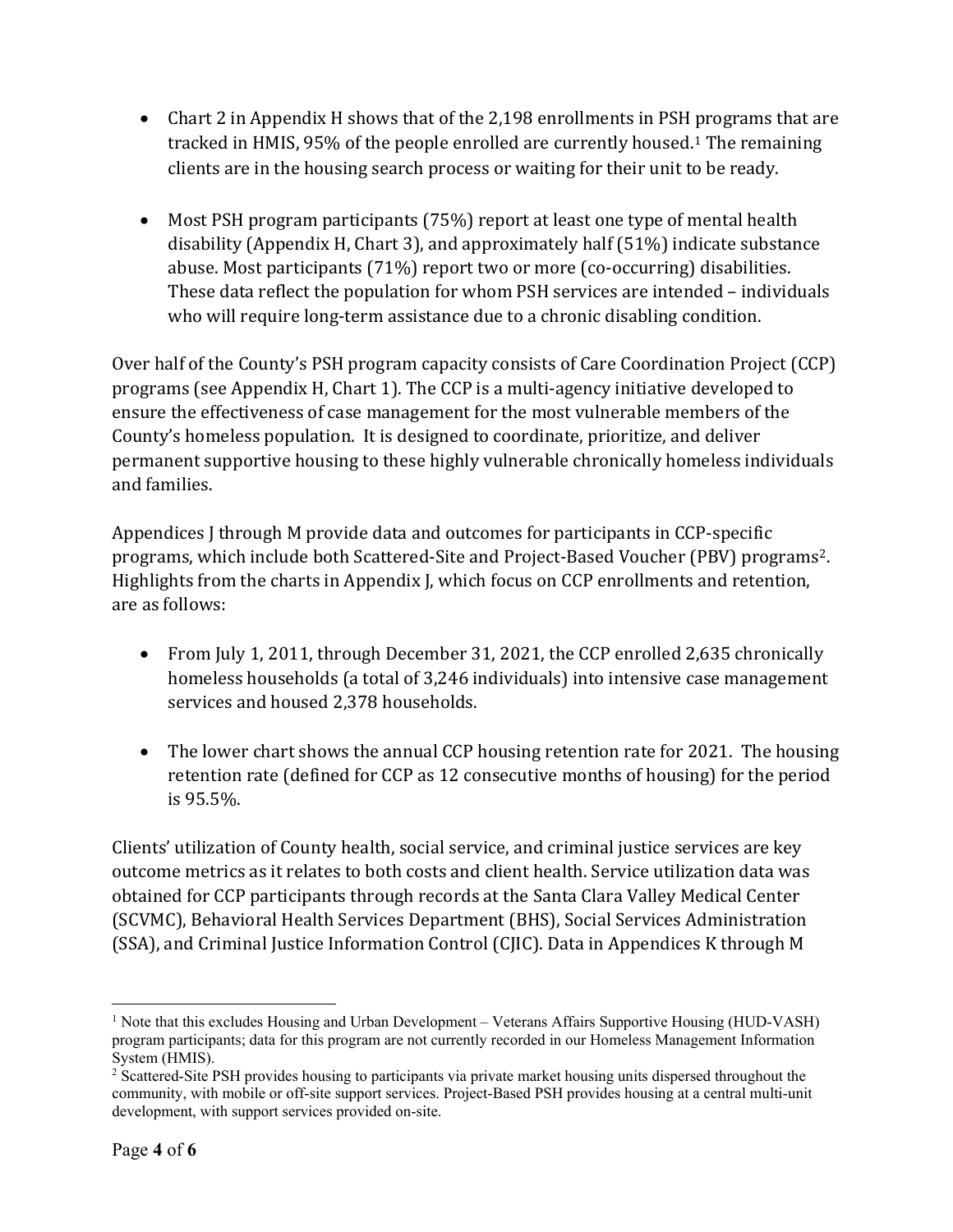reflect utilization data for 1,596 individuals who were housed in the CCP between July 2011 and October 2020, and who remained housed for a period of one year or more.

Changes in these clients' utilization of County services over a six-year period pre- and posthousing are shown. The pre-housed data show the utilization of services for a period of three years prior to the date they were housed. The post-housed data show the utilization of services for the same individuals for a period of three years after the date they were housed.

Trends and highlights from the charts in Appendices K, L, and M are as follows:

- Charts 1 and 2 in Appendix K provide data on outpatient services encounters in four health service areas: Outpatient Mental Health, Outpatient Drug and Alcohol Services (DADS), Santa Clara Valley Medical Center (SCVMC) Emergency Room, and Emergency Psychiatric Services (EPS). As seen in Chart 1, the highest utilization of mental health outpatient services occurred in the first 12 months after being housed. This is a positive indication, as clients are encouraged to seek mental health services and get stabilized once they are housed. As expected, mental health services utilization decreased significantly over time post-housing. DADS service encounters were highest in the 12 months prior to being housed, with a steady decline in these encounters at each post-housing time interval. A similar trend is seen for SCVMC Emergency Room and EPS admissions. Housing, coupled with supportive services, provides significant stability to clients who have been homeless for many years. The data show that the longer clients are stably housed, the less they utilize these services.
- Chart 3 in Appendix K shows counts of clients served in each of the four health service areas described above. Similar to what is seen in Charts 1 and 2, the largest number of clients are served in Mental Health in the first 12 months after being housed, while DADS, SCVMC Emergency Room, and EPS data show a substantial reduction in the number of clients served in the post-housed period. These reductions continue the longer clients are stably housed. Clients are connected to primary care providers and receive care through regular office appointments, reducing the burden on emergency services.
- Appendix L illustrates a similar trend with respect to facility stays, general assistance services, arrests, and days incarcerated. Chart 1 illustrates that the number of days clients spend as an inpatient in the Hospital, Psychiatric Inpatient Unit, and Mental Health-Residential Care Facility (RCF) all decrease post-housing. The frequency of arrests as well as the number of days spent incarcerated (Charts 3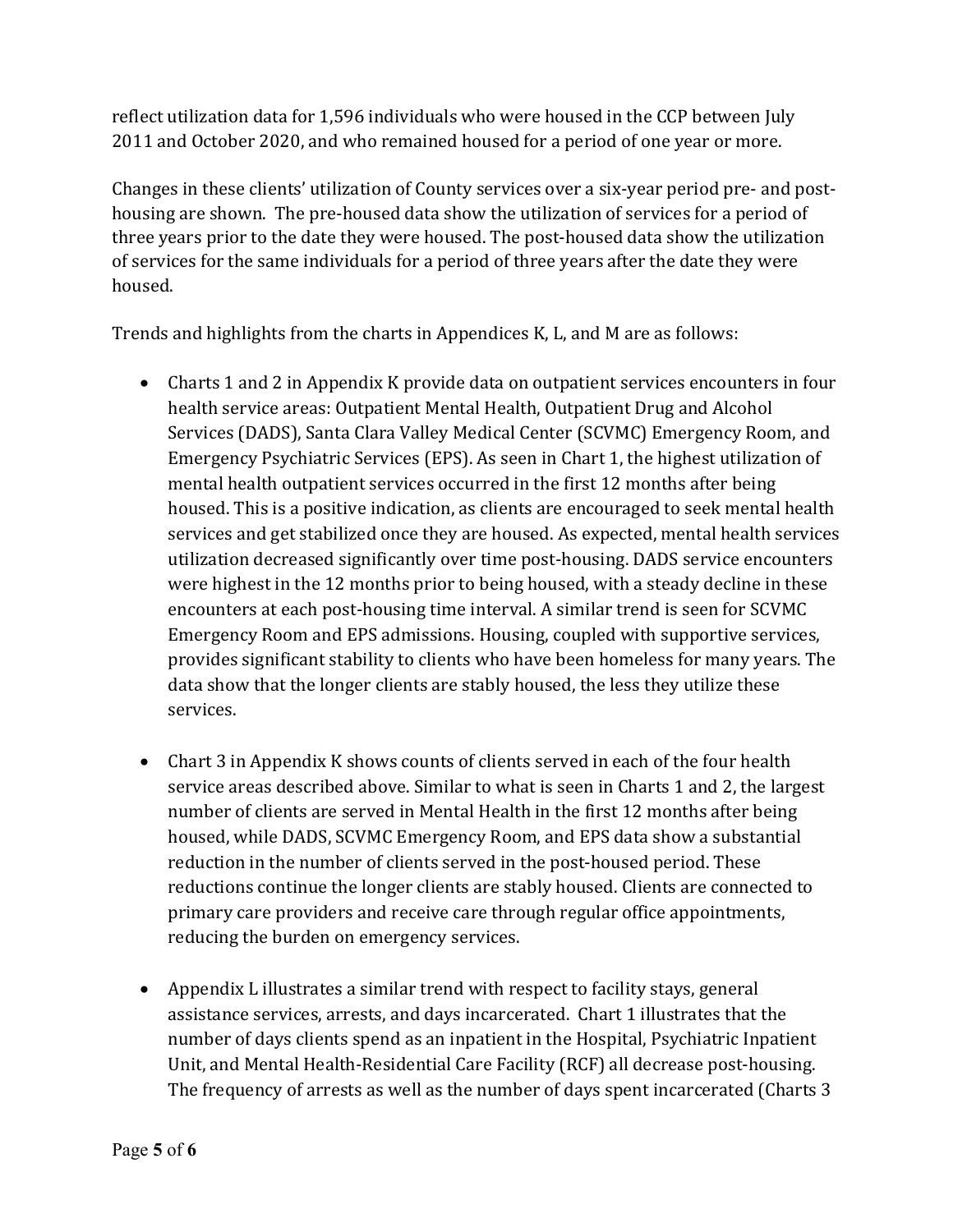and 4, respectively) show substantial decreases in the post-housed period, with continued reductions the longer the client is stably housed.

The chart in Appendix M provides pre- and post-housing healthcare costs for 825 clients who were housed through the CCP prior to October 1, 2019. County staff linked these individuals' information with service utilization and cost data from the County Emergency Department (ED), VMC Inpatient, Barbara Aaron Pavilion (BAP), EPS, County Mental Health Outpatient (MH-OP) and Residential Programs and contracted psychiatric hospitals.

In total, the healthcare costs for these clients were about \$25.5 million for the three-year period pre-housing, and \$28 million for the three-year period post-housing. This increase appears to be related to VMC inpatient costs over the last two years for patients with COVID as the primary diagnosis. Inpatient care for clients with COVID-19 diagnoses will likely continue to have an impact on the costs and the OSH will continue to monitor these trends.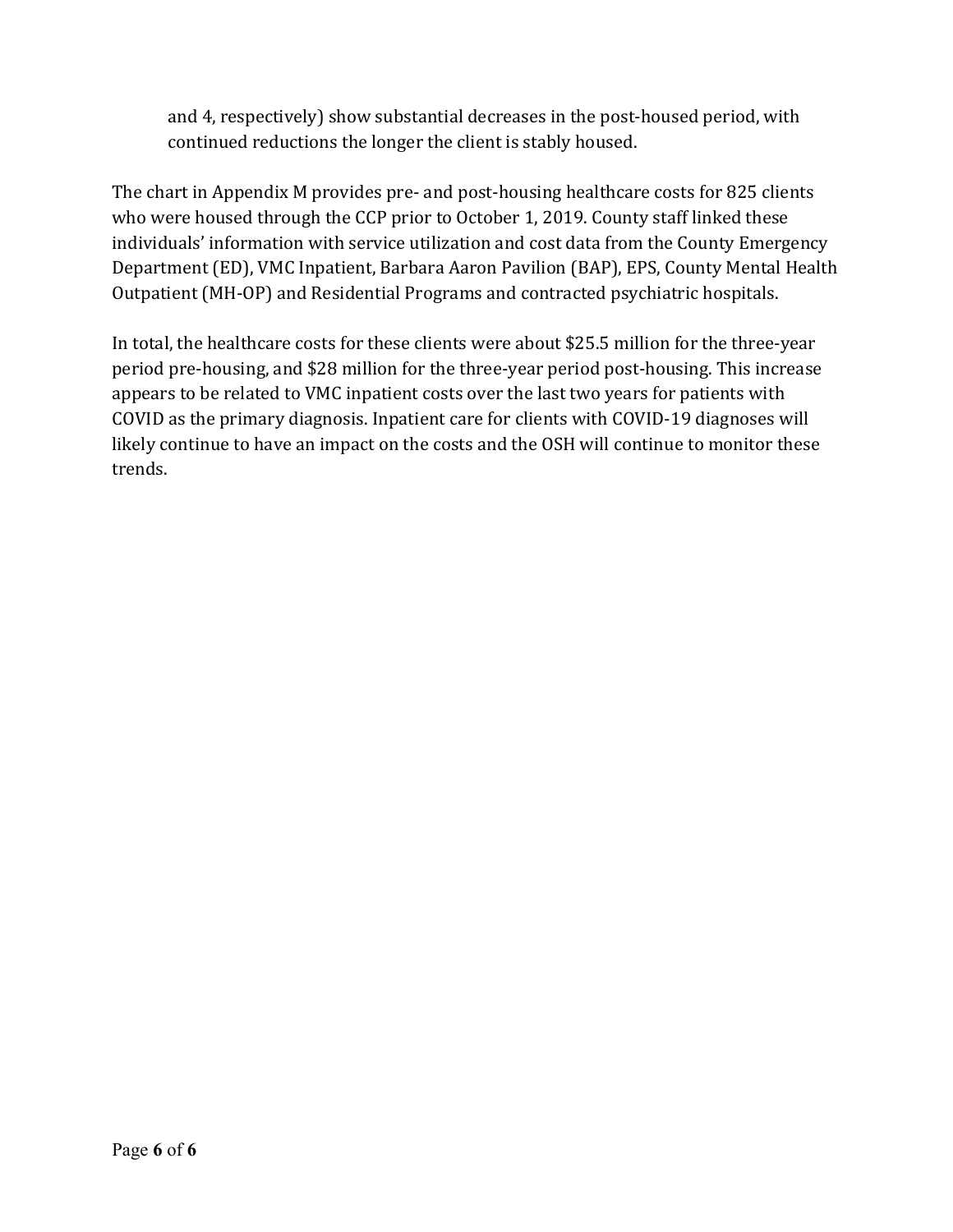

#### **The 2020-2025 Community Plan to End Homelessness**

The county-wide plan is our roadmap for ending homelessness in Santa Clara County. The 2020-2025 plan sets aggressive targets designed to reverse the current growth in homelessness and bring us one step closer to our collective goal of eliminating homelessness in our community. Appendix A will highlight specific goals related to this plan.

#### Appendix A: Community Plan Goals **Santa Clara County** 1 **Continuum of Care** 2 **Goal: Housing 20,000 Goal: Achieve a 30% Reduction in Annual Inflow of People by 2025 People Becoming Homeless** Office of Supportive Housing **20,000** (Inflow = Number of Households Completing Their First Assessment) Housing Supportive Housing System 30% to **Placements 5,941** goal Dashboard BASELINE: INFLOW OF INDIVIDUALS IN from Jan 2020 **4,771** to Dec 31, 2021 2019 January 1, 2021 – INFLOW OVER THE PAST ONE YEAR (JAN 1, December 31, 2021 **3,172**  2021 TO DEC 31, 2021) **14,059** GOAL: REDUCTION OF BASELINE INFLOW **3,340**  BY 30%

# Appendix B: Capacity and Utilization as of 12/31/2021



• Program utilization is based on households enrolled in programs that are tracked in HMIS.

• PSH programs that are not tracked in the Homeless Management Information System (HMIS) include HUD Veterans Affairs Supportive Housing (VASH), consisting of 1,222 units, and other programs which comprise 53 units. PSH capacity includes 40 units which are Permanent Housing with services (no disability required).

• For Safe Parking programs, one parking space is the equivalent of one unit of capacity with an estimated 2.5 individuals per vehicle.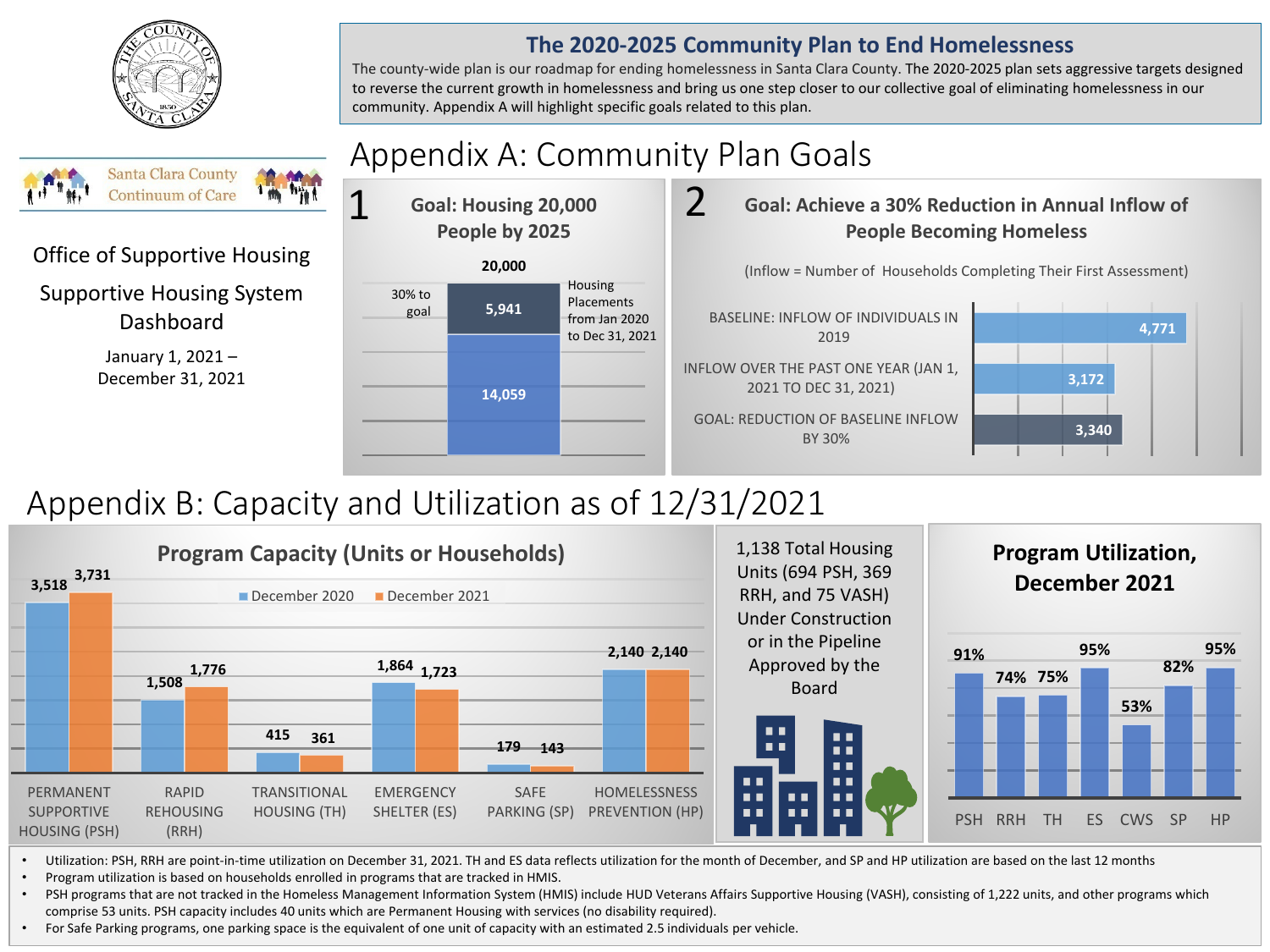# Appendix C: System Performance Measures







 $\leq$  Months  $\leq$  1 Year  $\leq$  2 Years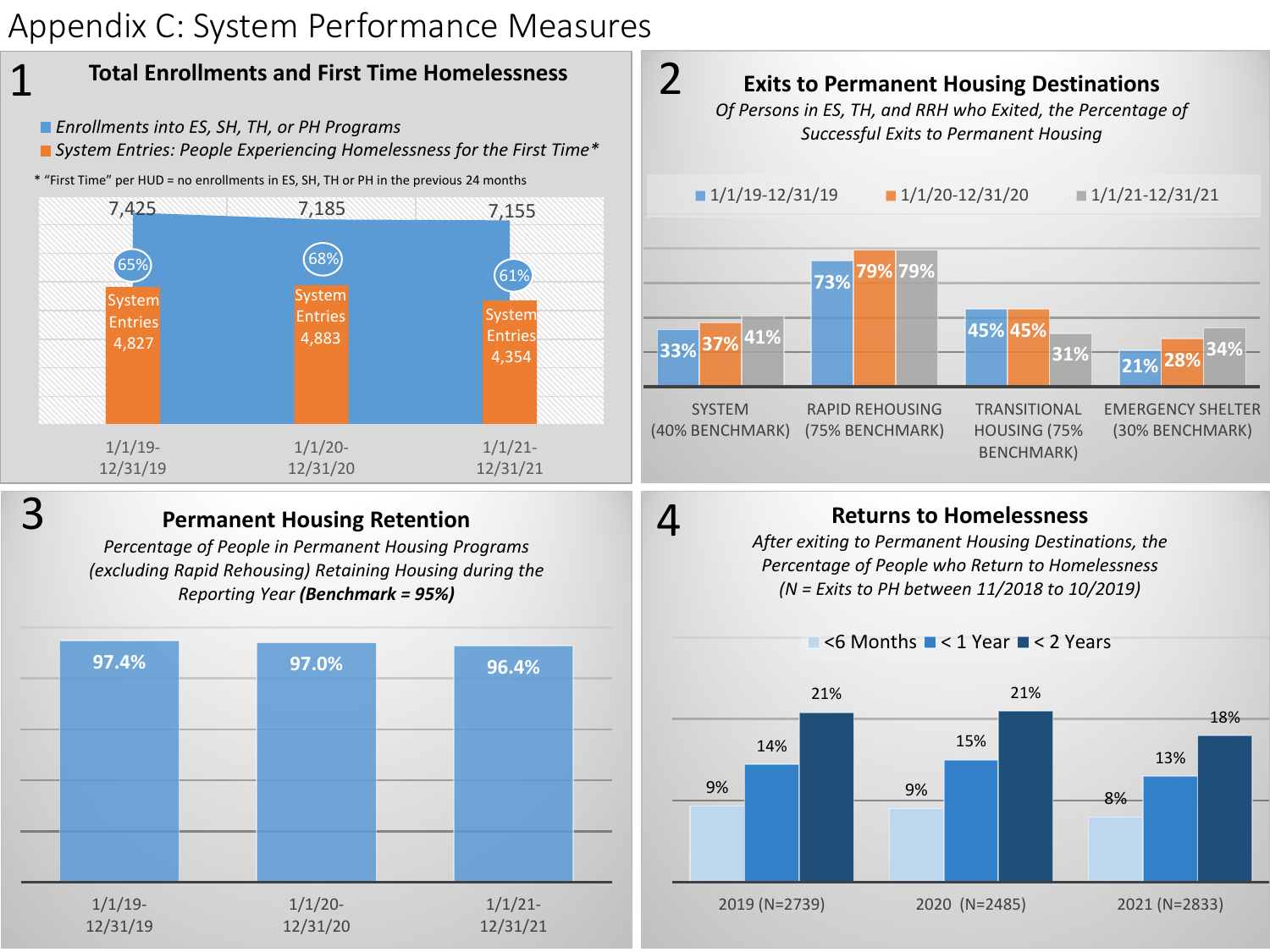# Appendix D: Housing Placements and Inflow by Month



#### **Monthly Housing Placements from Project Types**

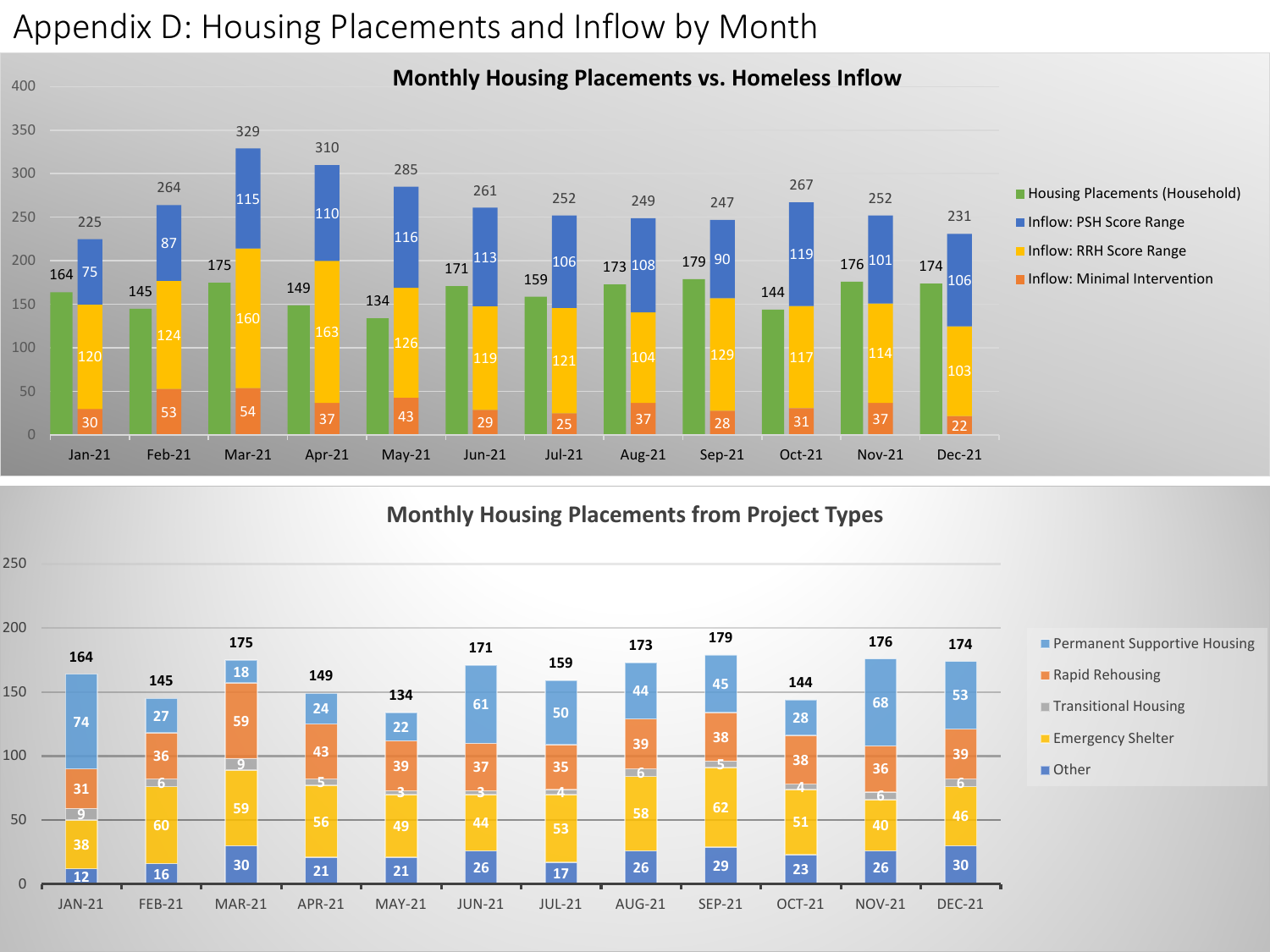Appendix E: Reentry Resource Center (RRC) Housing Status and EAP Program Utilization, CY2021





#### **EAP CY2021 - Total Amount Assisted for Type of Request (Total Spent: \$97,039)**

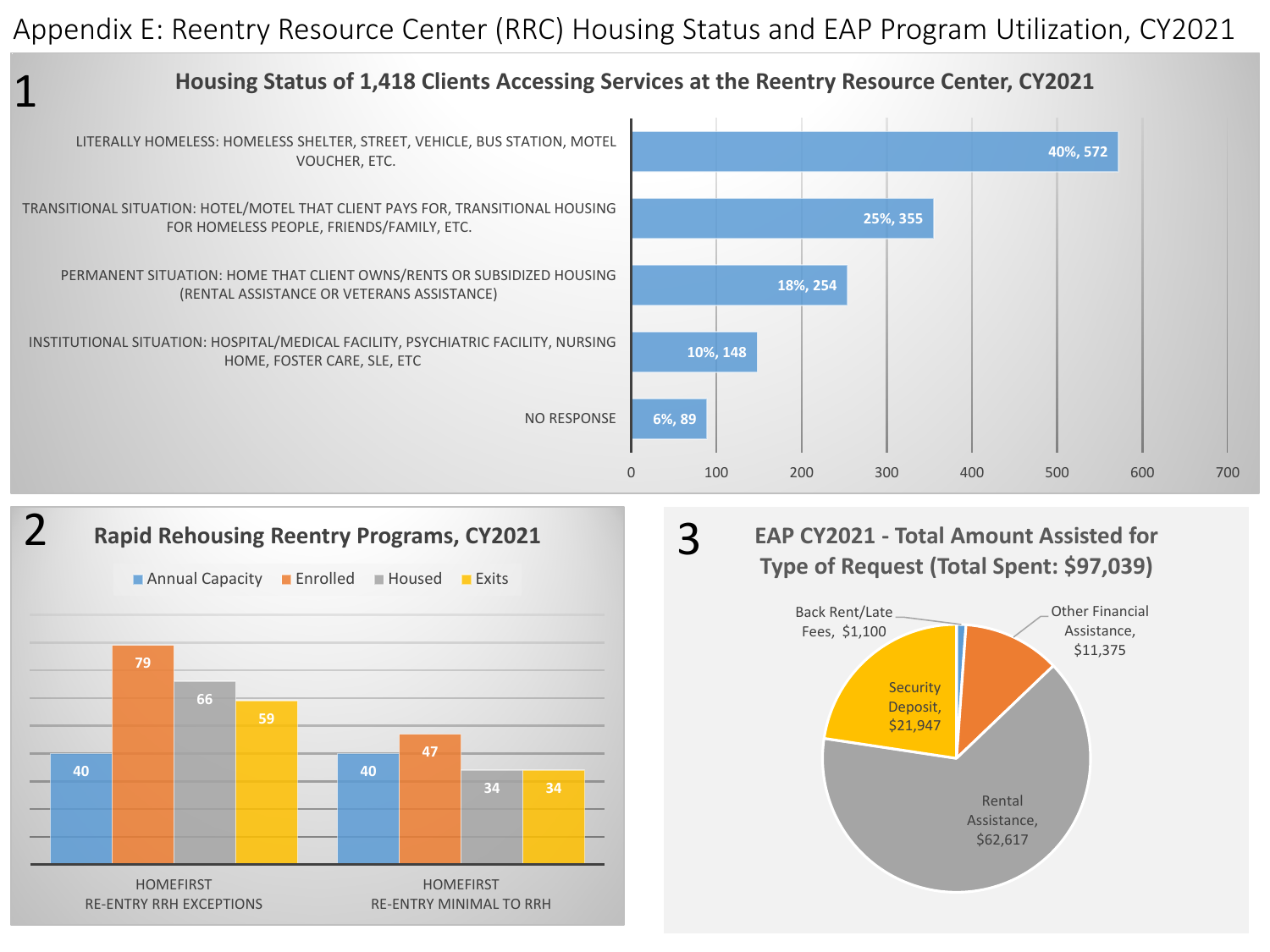Appendix F: Reentry Resource Center (RRC) Client Assessment Data and Exit Destinations, CY2021

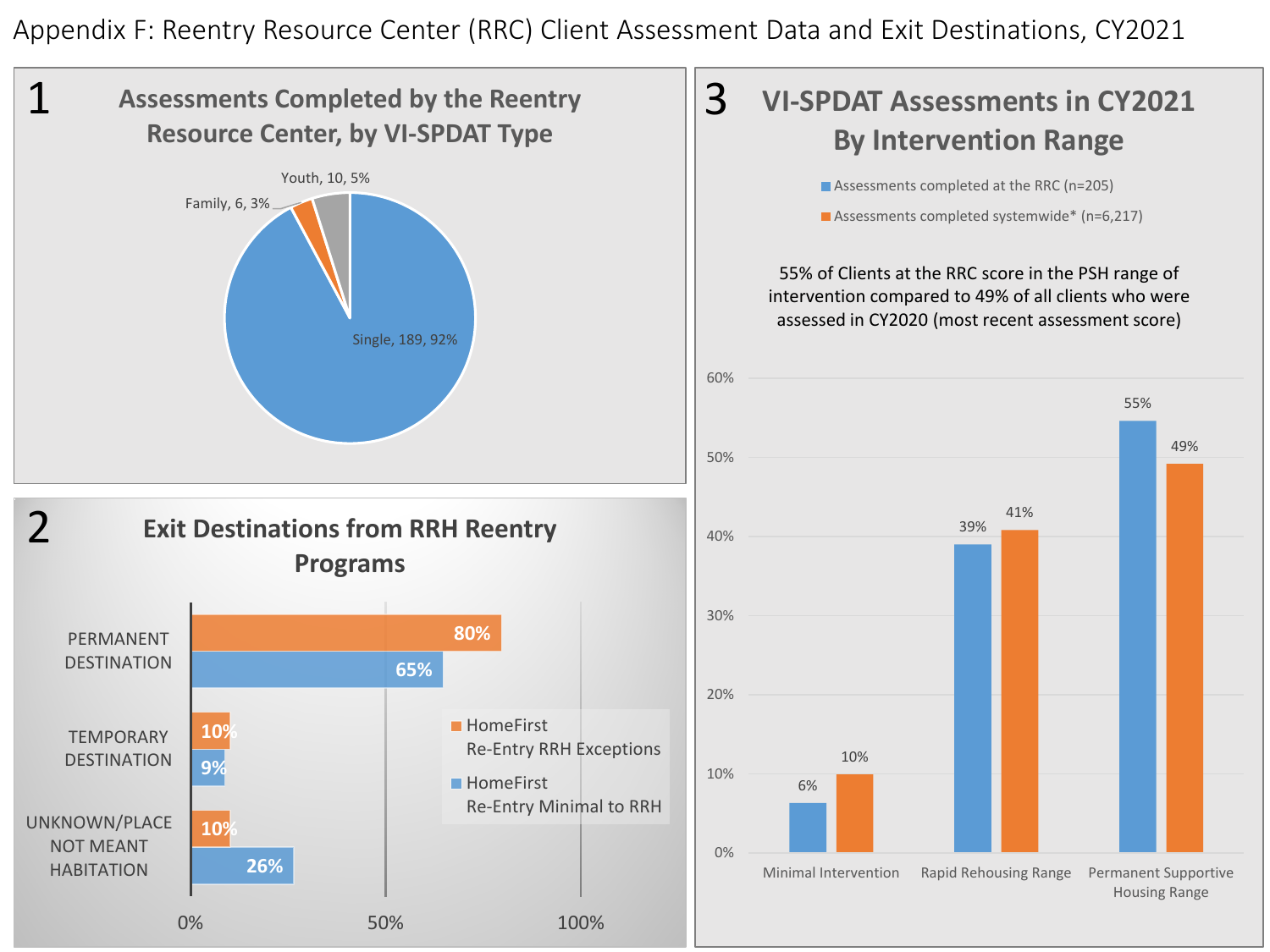## Appendix G: Reentry Resource Center (RRC) Client Demographics, CY2021

*The following charts provide demographics for clients who were assessed at the RRC in CY2021*

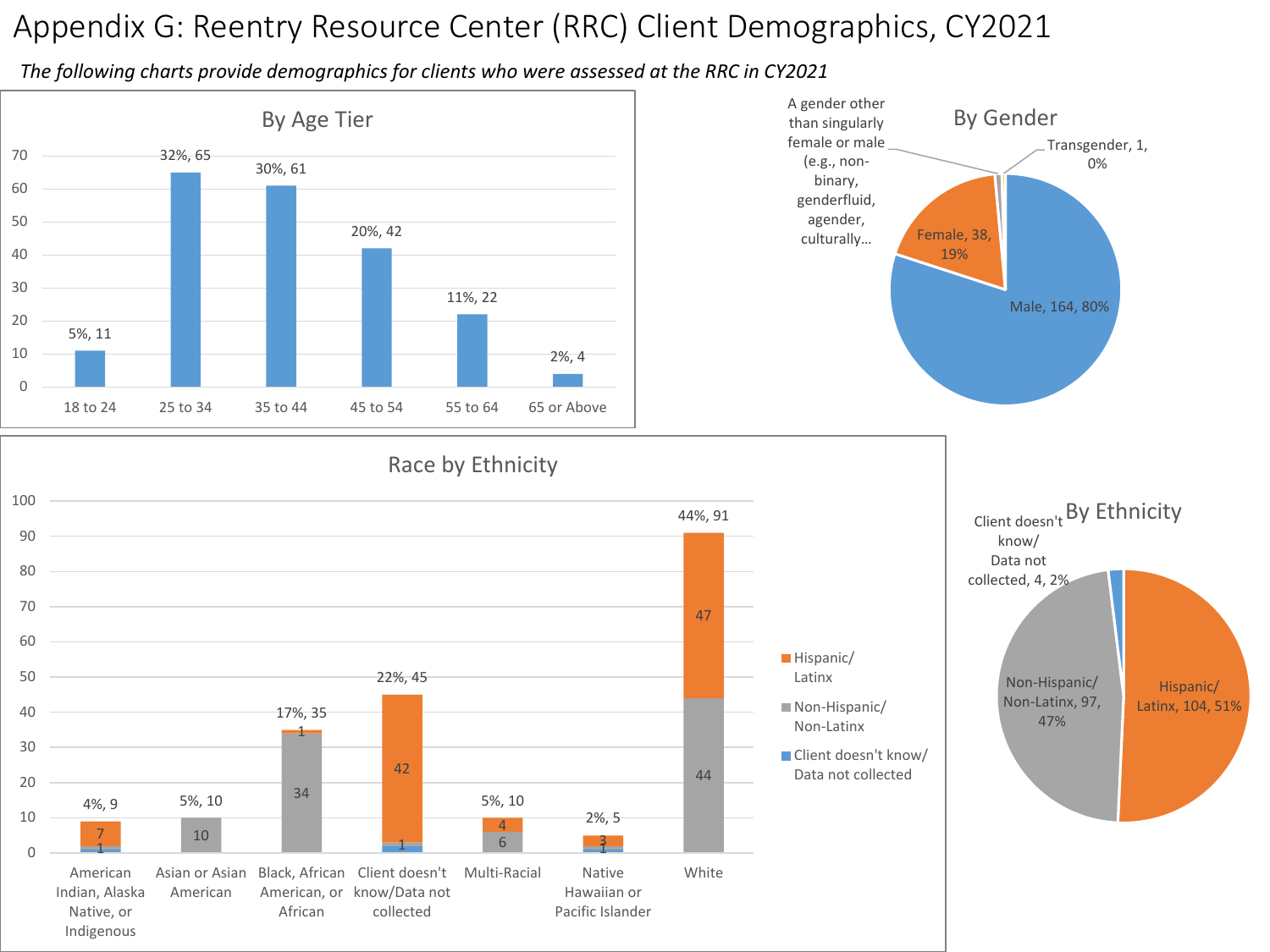### Appendix H: PSH Capacity and Enrollments Data – December 31, 2021

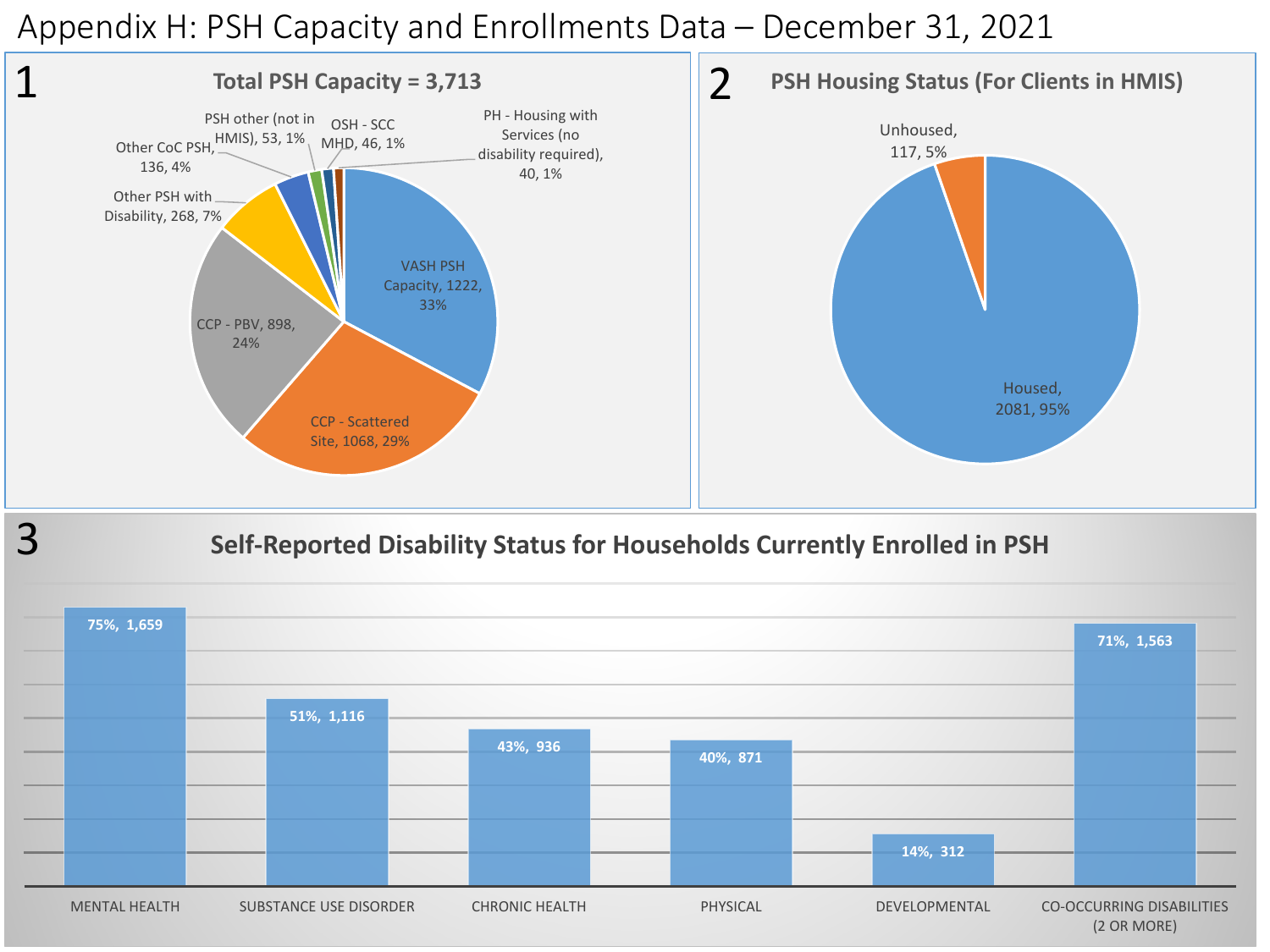### Appendix I: PSH Demographic Information – December 31, 2021

#### **Demographics for 2,198 Households Currently Enrolled in PSH Programs**

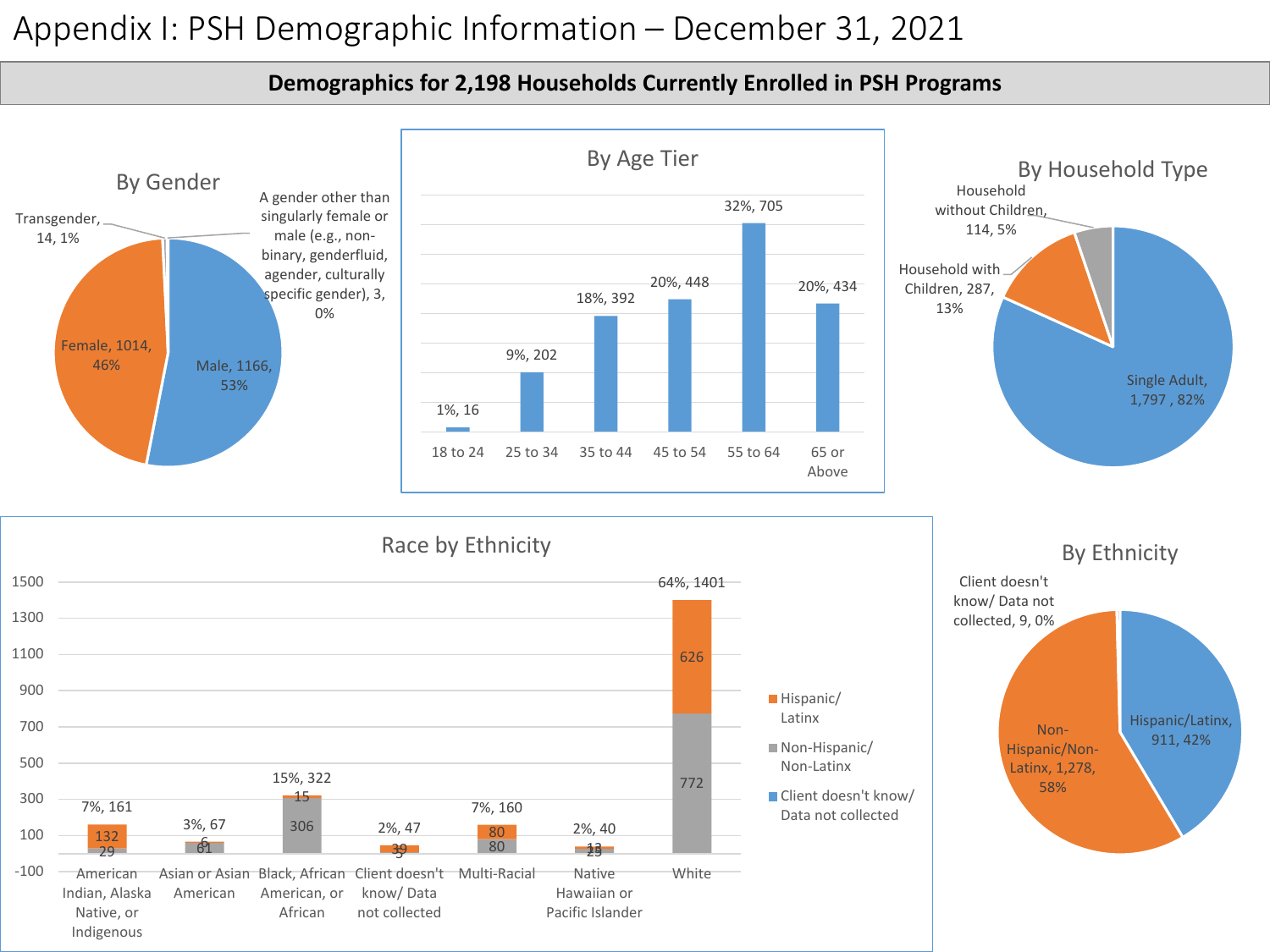### Appendix J: CCP Enrollments and Retention as of December 31, 2021



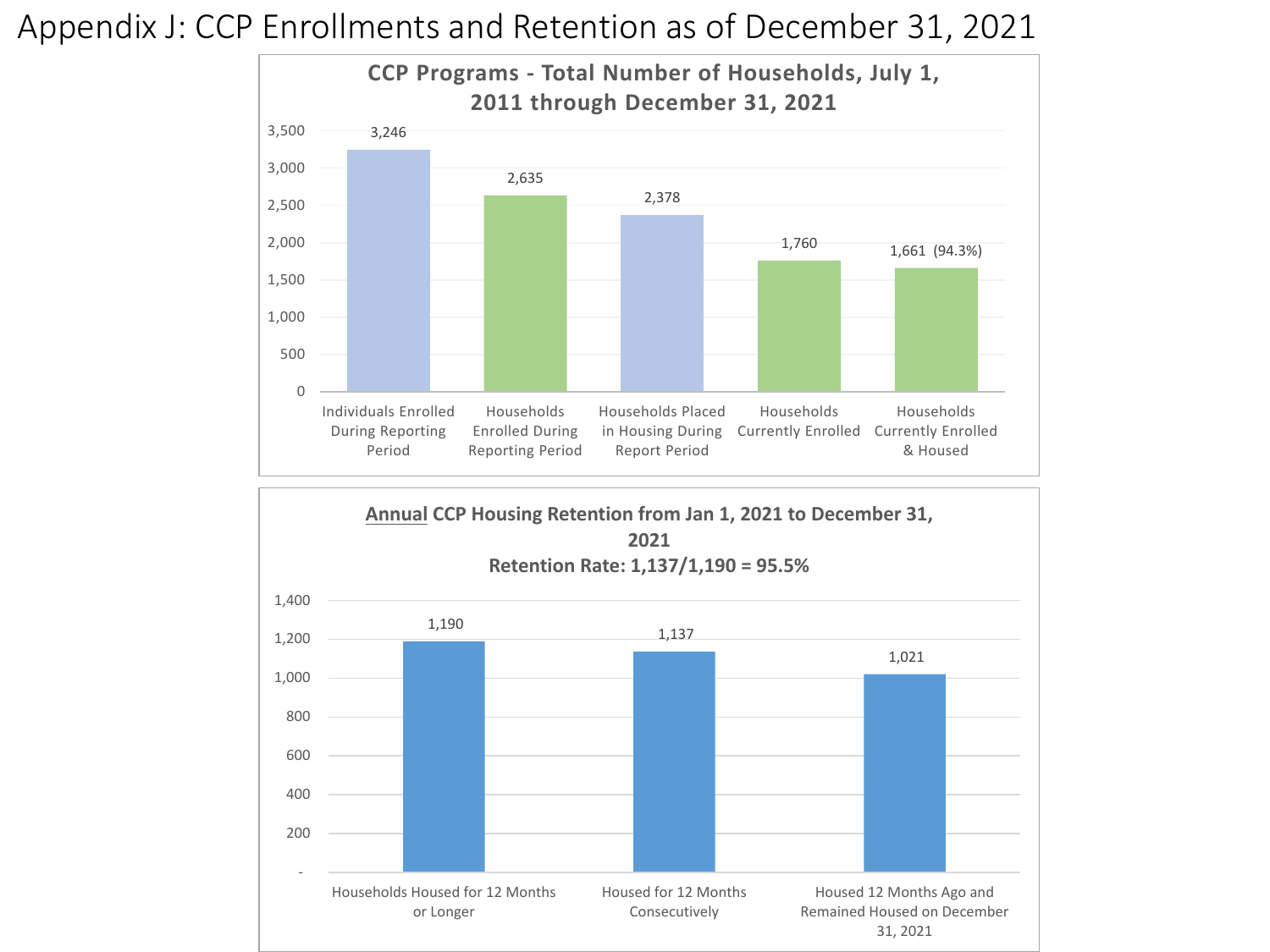### Appendix K: Mental Health, DADS, SCVMC ER, and EPS Use – December 31, 2021

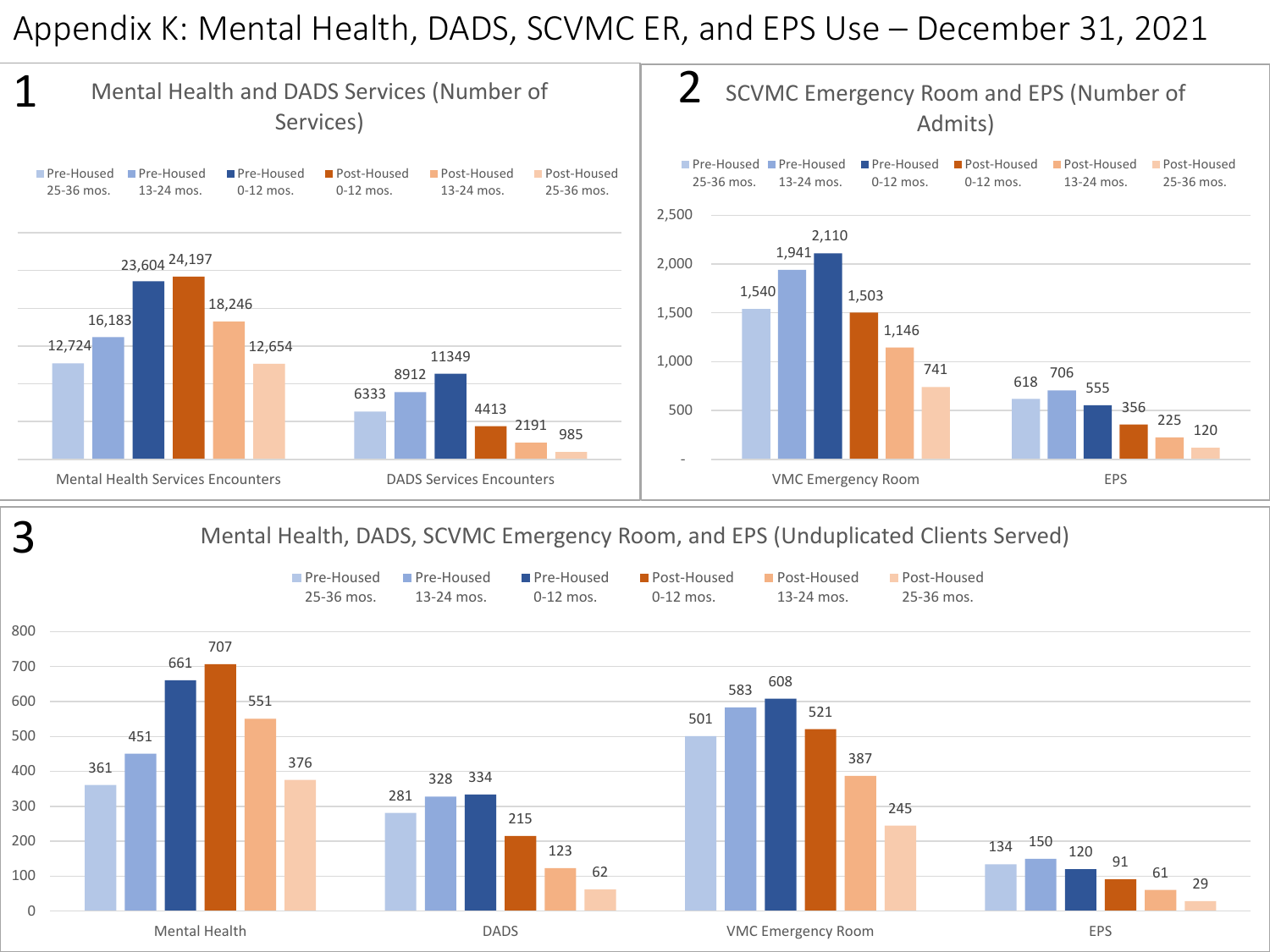### Appendix L: Service Days, General Assistance, Arrests, and Incarceration Days– Dec. 31, 2021